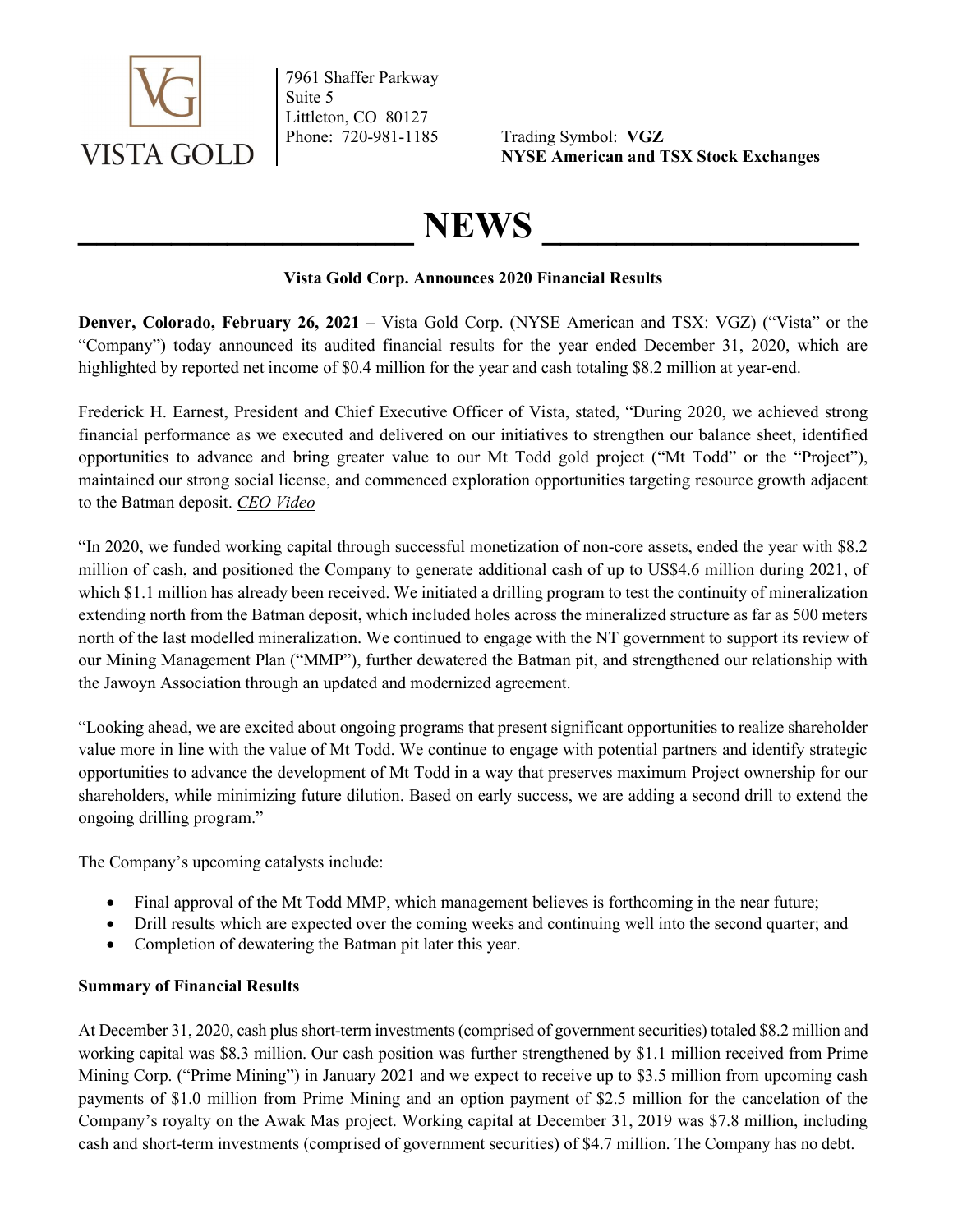For the fiscal year ended December 31, 2020, Vista reported net income of \$0.4 million, or \$0.00 per common share on both a basic and diluted basis, compared to a consolidated net loss of \$9.4 million, or \$0.09 per common share on both a basic and diluted basis for the fiscal year ended December 31, 2019. Net income for the year ended December 31, 2020 is comprised of \$6.1 million in gains on the sale of the Los Reyes project and cancellation of the Awak Mas royalty, \$2.4 million of gains related to the sale of our Midas Gold Corp shares, and other income of \$0.3 million, offset by \$8.4 million of operating expenses. The loss for the year ended December 31, 2019 is comprised of \$8.1 million of operating expenses and a \$1.6 million mark-to-market loss on our investment in Midas Gold Corp., offset by other income of \$0.3 million.

The Company's consolidated audited financial statements and management's discussion and analysis together with other important disclosures can be found in the Company's Annual Report on Form 10-K for the year ended December 31, 2020, filed with the U.S. Securities and Exchange Commission and the Canadian securities regulatory authorities.

### Management Conference Call

Management's quarterly conference call to review financial results for the fiscal year ended December 31, 2020 and to discuss corporate and project activities is scheduled for Monday, March 1, 2021 at 10:00 am MST (12:00 pm EST).

Participant Toll Free: 888-378-4413 Participant International: 647-792-1280 Conference ID: 6120882

This call will also be archived and available at www.vistagold.com after March 1, 2021. Audio replay will be available for 21 days by calling toll-free in North America 888-203-1112 or 647-436-0148 with passcode 6120882.

If you are unable to access the audio or phone-in on the day of the conference call, please email your questions to ir@vistagold.com.

All dollar amounts in this press release are in U.S. dollars.

For further information, please contact Pamela Solly, Vice President of Investor Relations, at (720) 981-1185.

#### About Vista Gold Corp.

The Company is a gold project developer. The Company's flagship asset is the Mt Todd gold project in the Tier-1 mining jurisdiction of Northern Territory, Australia. Mt Todd is the largest undeveloped gold project in Australia and if developed as presently designed, would potentially be Australia's 6<sup>th</sup> largest gold producer on an annual basis.

For further information about Vista or the Mt Todd Gold Project, please contact Pamela Solly, Vice President of Investor Relations, at (720) 981-1185 or visit the Company's website at www.vistagold.com to access important information, including the current Technical Report.